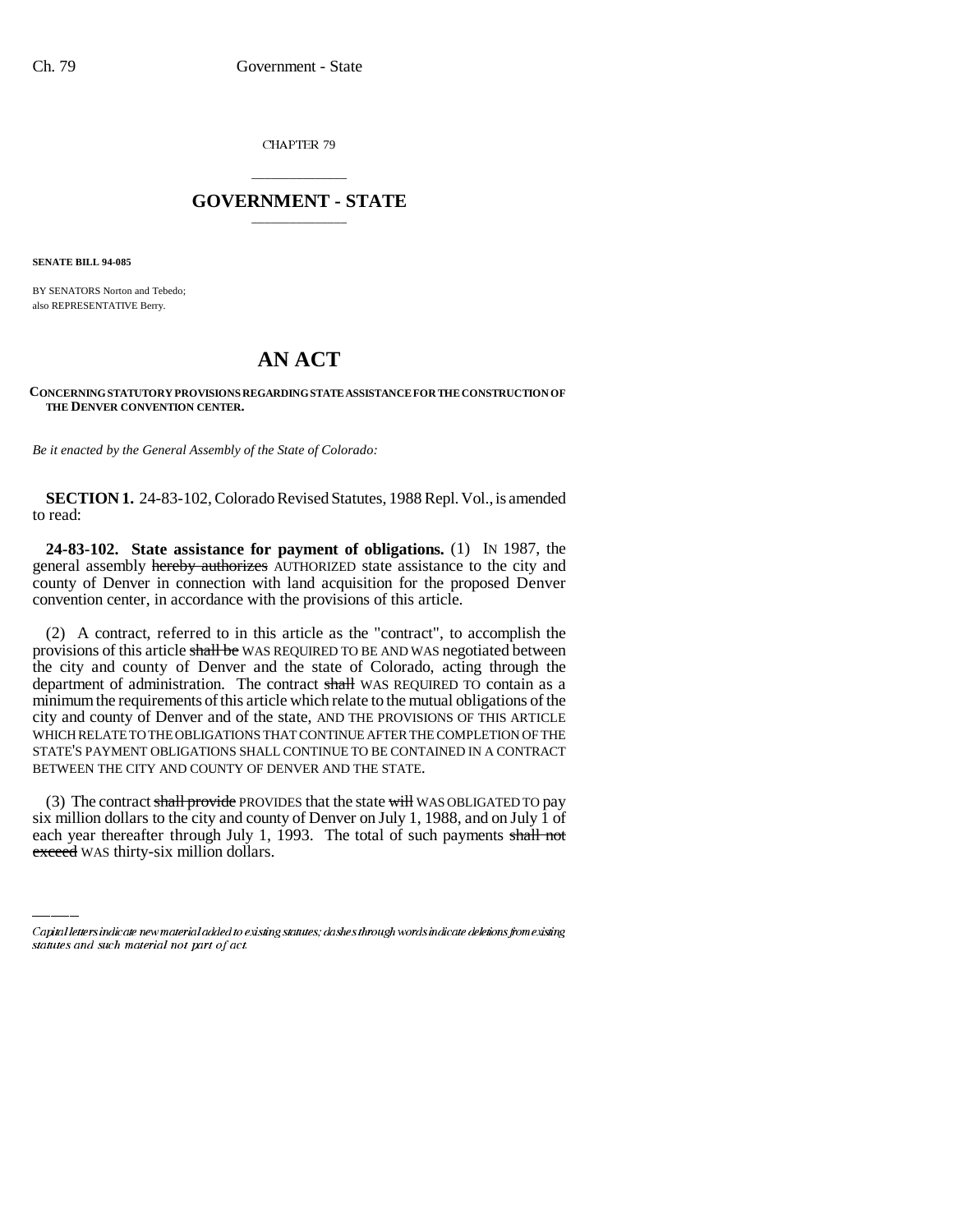(4) The contract shall provide PROVIDES that amounts paid to the city and county of Denver pursuant to subsection  $(3)$  of this section will be WERE REQUIRED TO BE applied for the payment of the obligations of the city and county in connection with its acquisition of land as the site for the proposed Denver convention center.

(5) The contract shall provide that it is subject to annual termination by action of the general assembly and that the obligations of the state under the contract are subject to the action of the general assembly in annually appropriating moneys as provided in section 24-83-104. The contract shall further provide that none of the obligations of the state thereunder to make payments of interest shall be deemed or construed as creating an indebtedness of the state within the meaning of any provision of the state constitution or laws of the state concerning or limiting the creation of indebtedness by the state. The contract may further provide that any certificates of participation or other instruments evidencing rights to receive rentals and other payments issued in connection with land acquisition by the city and county of Denver shall not be deemed or construed as creating an indebtedness of the state within the meaning of any provision of the state constitution or the laws of the state concerning or limiting the creation of indebtedness by the state.

 $(6)$  If the land to be used as the site for the convention center is donated to the city and county of Denver, the department of administration shall not enter into the contract provided for in this section, and state assistance shall not be authorized.

**SECTION 2.** 24-83-103, Colorado Revised Statutes, 1988 Repl. Vol., is repealed as follows:

**24-83-103. Proposal selection - criteria - committee created - timetable.** The department of administration shall not enter into the contract for the provision of state assistance until the procedures set forth in this section have been followed, and failure to meet the deadlines set forth in this section by five days or more shall preclude entering into the contract.

(2) There is hereby created the proposal selection criteria committee, to consist of the following:

 $(a)$  The governor;

(b) The mayor of the city and county of Denver;

(c) The speaker of the house of representatives;

(d) The president of the senate;

 $(-e)$  The president of the city council of the city and county of Denver;

(f) The president of the greater Denver chamber of commerce; and

 $-(g)$  The director of the Denver convention and visitors' bureau.

 $-(3)$  The proposal selection criteria committee shall adopt a list of criteria no later than July 1, 1987, which it finds are critical to choosing the best proposal for the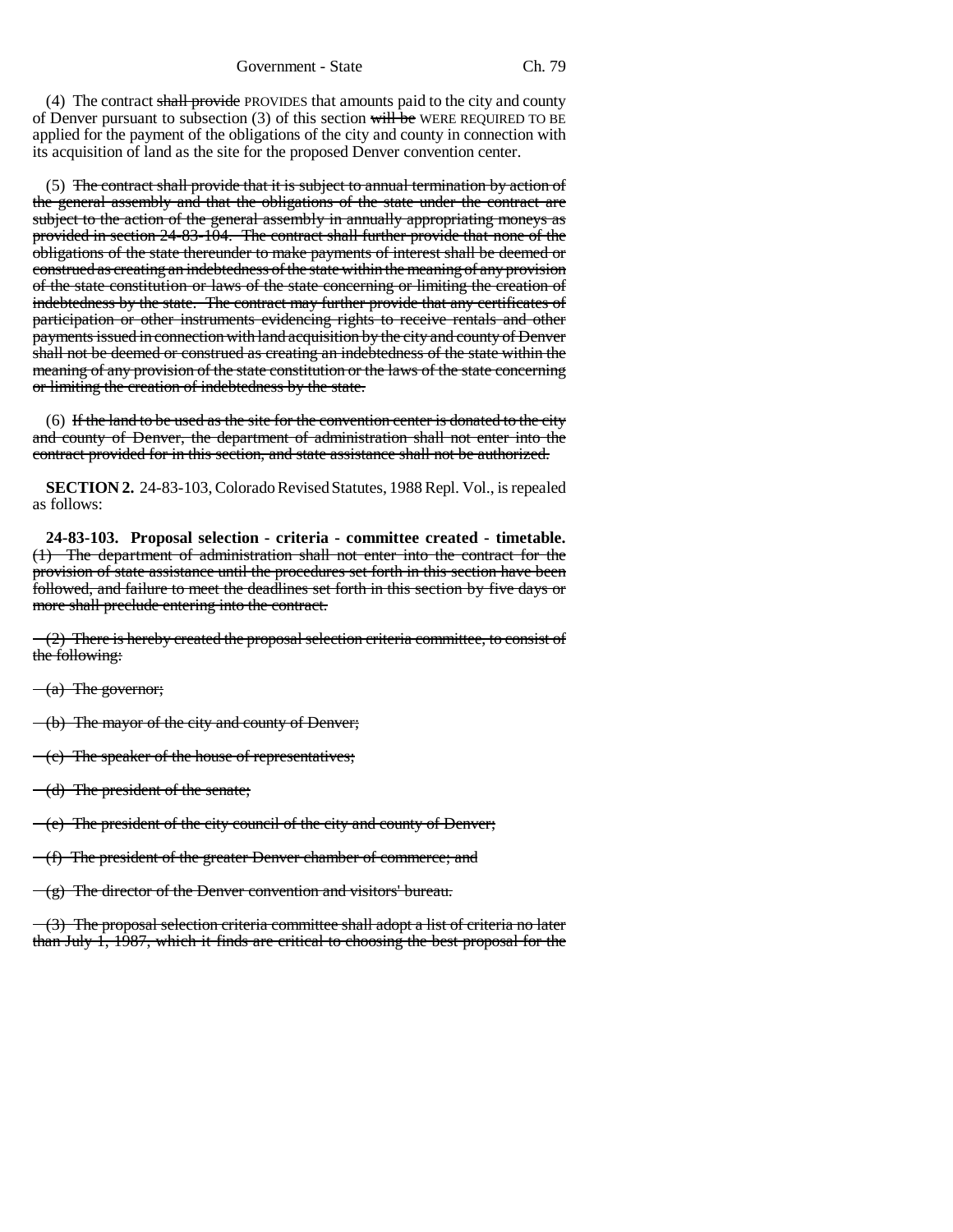convention center. Such criteria shall include but need not be limited to:

 $(a)$  The need for access to the site by motor vehicles, pedestrians, and others using the convention center;

(b) Whether the site provides room for future expansion if such expansion is needed;

 $(-e)$  Whether the asking price of the land proposed as a site reflects its fair market value.

 $\left(4\right)$  Developers of any site shall provide their complete proposals to the proposal selection criteria committee no later than July 8, 1987, concerning how each proposal conforms to the criteria adopted by the committee. No later than July 15, 1987, the committee shall, by majority vote, select not less than five nor more than nine persons from a list furnished by the urban land institute to evaluate such proposals according to the committee's criteria. The list furnished by the urban land institute shall include persons with expertise in siting, marketing, and construction of projects similar to the proposed convention center. The costs incurred by persons selected shall be paid by the city and county of Denver. Such persons shall submit their report on the proposals and site recommendation to the city and county of Denver no later than August 3, 1987, but at the request of the city and county or the committee such deadline may be extended for up to thirty days. The proposal for the proposed convention center shall be selected by the city and county of Denver by ordinance thereafter. The department of administration shall enter into the contract authorized by section 24-83-102 regardless of which proposal is selected.

 $(5)$  The persons selected by the committee shall also report by August 3, 1987, on the advisability of imposing a special assessment on land in the vicinity of the proposed site in proportion to the increase in value attributable to the location of the convention center to offset the net operating loss of the city and county from the convention center, on the advisability of requiring that the convention center be operated under a contract and not by employees in the Denver career service system or any other public civil service or personnel system, and on whether the city and county has adequate construction specification procedures.

(6) The proposal selection criteria committee shall be staffed by one person from the legislative council staff and one person from the Denver city council staff.

**SECTION 3.** 24-83-104, Colorado Revised Statutes, 1988 Repl. Vol., as amended, is repealed as follows:

**24-83-104. Source of state payments - state executive committee.** (1) (a) Subject to available funds, the general assembly shall make annual appropriations out of the capital construction fund for state assistance under the contract.

 $($ b) Notwithstanding the provisions of paragraph (a) of this subsection (1), final payment in the amount of six million dollars for state assistance to the city and county of Denver for the Colorado convention center shall be payable on September 1, 1993, from net lottery proceeds distributed in accordance with section 33-60-103 (1) (b) (I),